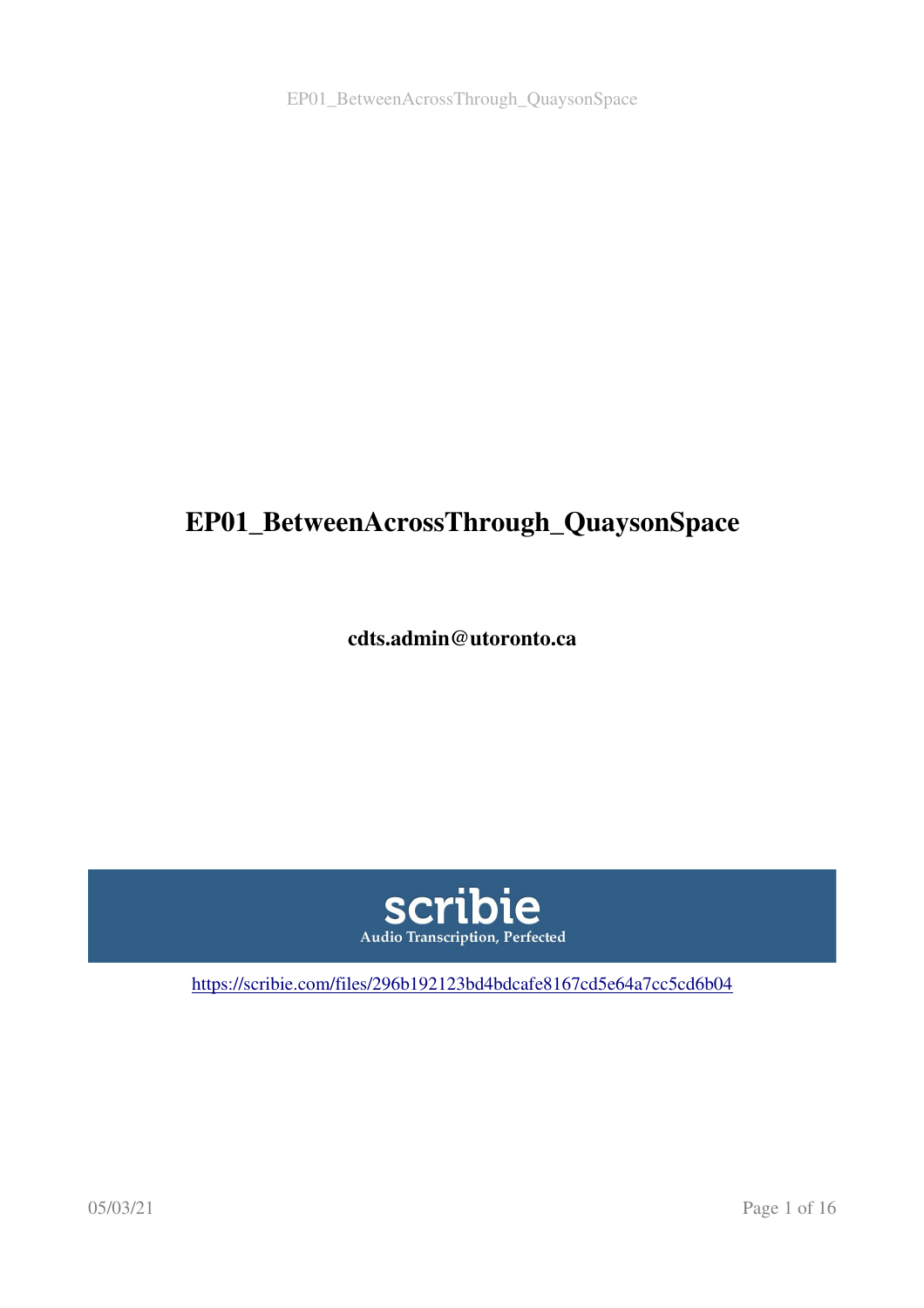#### [music]

00:03 Iane Romero: You're listening to Between, Across and Through. As you run into the subway car, do you ever look around, left and right, before deciding where to sit? Do you ever read the street signs as you walk home and wonder who named them and why? Or are you on autopilot, head down, oblivious to the trees, the birds, the concrete that shape the world around you? Today, Professor Kevin Lewis O'Neill from the Center for Diaspora and Transnational Studies sits down with Professor Ato Quayson from Stanford University in a conversation about how the physical layout of our world shapes culture, history, and social relations to create a narrative of who we are and where we are going. Please join us as we travel Between, Across and Through.

01:02 Professor Kevin Lewis O'Neill: Ato, why do you teach the question of space?

01:06 Professor Ato Quayson: Well, it evolved gradually. It became most prominent when I did my book on Accra, which was in a way I was trying to translate the history of the city, but to do it differently than the standard crisis management discourse, which is very common. And for that, I settled upon the idea of what the spatial history of a city like Accra look like. So the more I thought about the space, the more it proliferated different aspects and dimensions. And then after I finished publishing the book and so on, I returned to literature because that's my main area, and suddenly space became more prominent in the literature that I was reading, because literary critics don't actually talk about space, space is just background for the characters' choices. And I decided to devise a course that would get me thinking about it more systematically and sharing it with my students.

02:17 KO: And you've grounded this interest in space in the city of Accra. Why this city?

02:22 AQ: Well, that reason is biographical.

#### 02:24 KO: Okay.

02:24 AQ: I grew up in this city, and I mean the start of the project was completely accidental and it was a conversation that I had with a really, really good friend of mine. And I went to visit him one time and out of a surge of excitement, I commented that Oxford Street, which is the title of the book, Oxford Street in Accra, was very globalized, and he laughed and said very teasingly that my problem was that I mistook Oxford Street for a street in Romeo and Juliet. That's what he said.

03:05 KO: What did he mean? He meant that?

03:07 AQ: I never asked him, we never spoke about that again, but the thing worried me, I thought about it for a long time. And there are two ways in which I understood it then, first is that I knew more about Shakespeare than I knew about the city in which I grew up, which was actually true at the time.

03:21 KO: Did you feel that...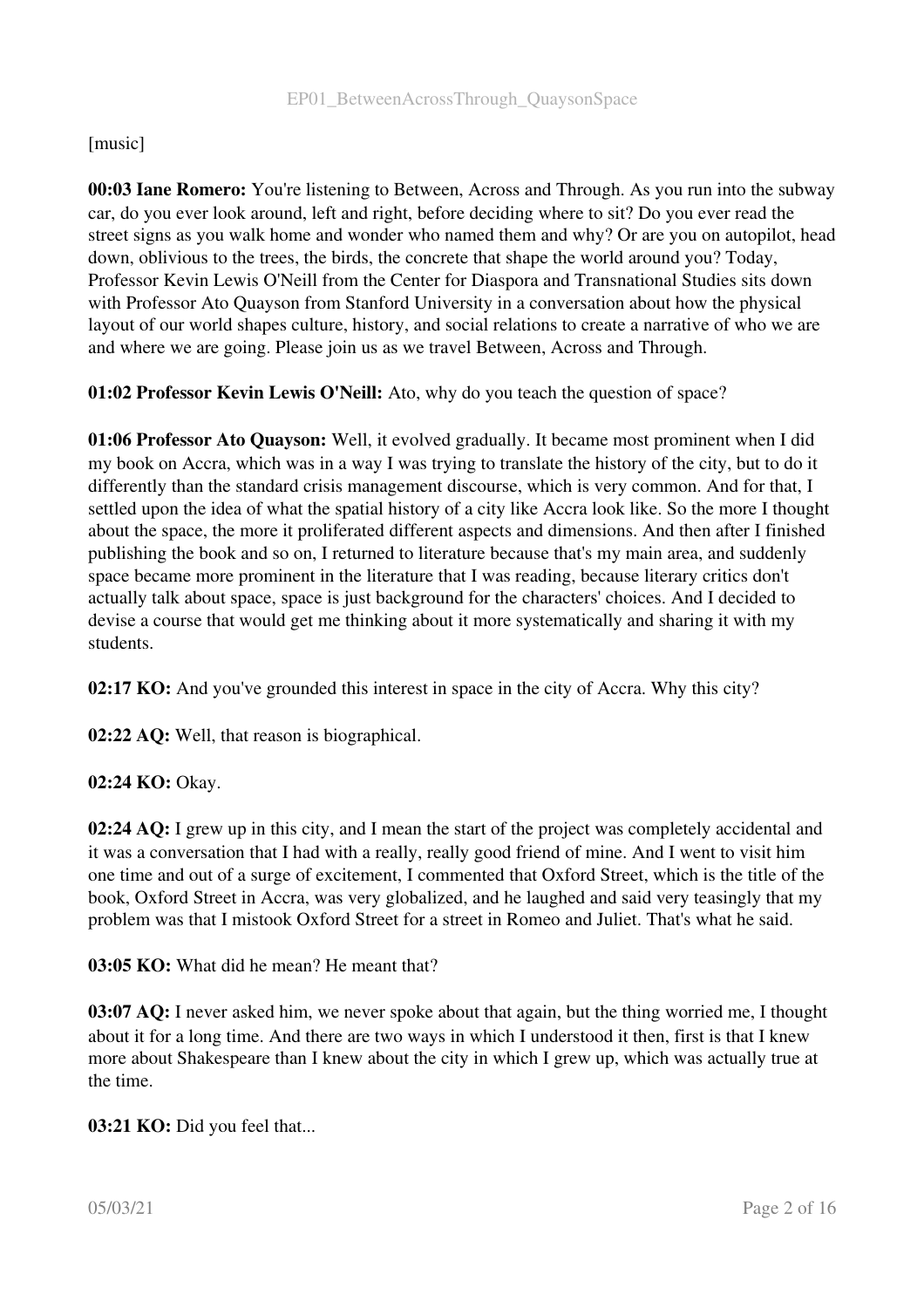03:22 AQ: Oh, at the time it was completely true 'cause I knew, I knew much more about Shakespeare than I knew about Accra, so that was straightforward. But the second thing is that I had misapprehended what was globalization. And so purely out of curiosity, I began to investigate whether I was wrong and he was right. And of course, once you begin to dig, it's like the rabbit hole of Alice in Wonderland rabbit hole.

#### 03:45 KO: Sure.

03:46 AQ: It began to proliferate, so it was biographical, it was also to learn about the city in which I grew up, which I knew but actually didn't know. I was ignorant about many things and then it's expanded.

04:00 KO: In your work on Accra, you speak about the trotro, a form of public transportation. What kind of social commentary happens in this bus, van?

04:11 AQ: Well, the trotro is very popular, and it's cheap, it's the cheapest means of transport. Everyone has boarded a trotro before. Now growing up, typically when you boarded a trotro, anyone with a newspaper would separate the newspaper into its various pages and would circulate the different parts of the newspaper on the trotro bus. So the person who had happened to get the international news would after reading have to comment on the news for the rest of the bus to know what was going on, and the person who got the sports would also maybe read out the scores. Now, this was so standard, I never thought about it, but as I began to investigate or think about it a bit more, I realized the trotro is not merely a means of locomotion, it is also the capsule of an entire sociocultural form. So that's point one.

05:13 AQ: Now because of the cell phone, people are less likely to run the commentary on the newspaper since people don't actually read the newspaper, newspapers are not as popular, but they get their information on their phones. And it would not be unusual for someone to spontaneously make a comment about some politician who have been accused...

05:35 KO: Oh, is that right?

05:36 AQ: Oh yeah.

05:36 KO: So there's... Because I do some research on small buses, pirated buses in Guatemala City, and I find that the phone has turned everyone inwards. But there seems like this is a longer tradition of giving reports.

05:50 AQ: Yeah, commentary. Commentary. Also now, their phone has now added another dimension, which is that if your phone rings, and it's not uncommon for people to pick up their phones when it rings, wherever they are, even on the trotro and start talking. People overhear what you are saying, and they may very well comment on the quarrel you're having with your husband.

#### 06:14 KO: Is that right?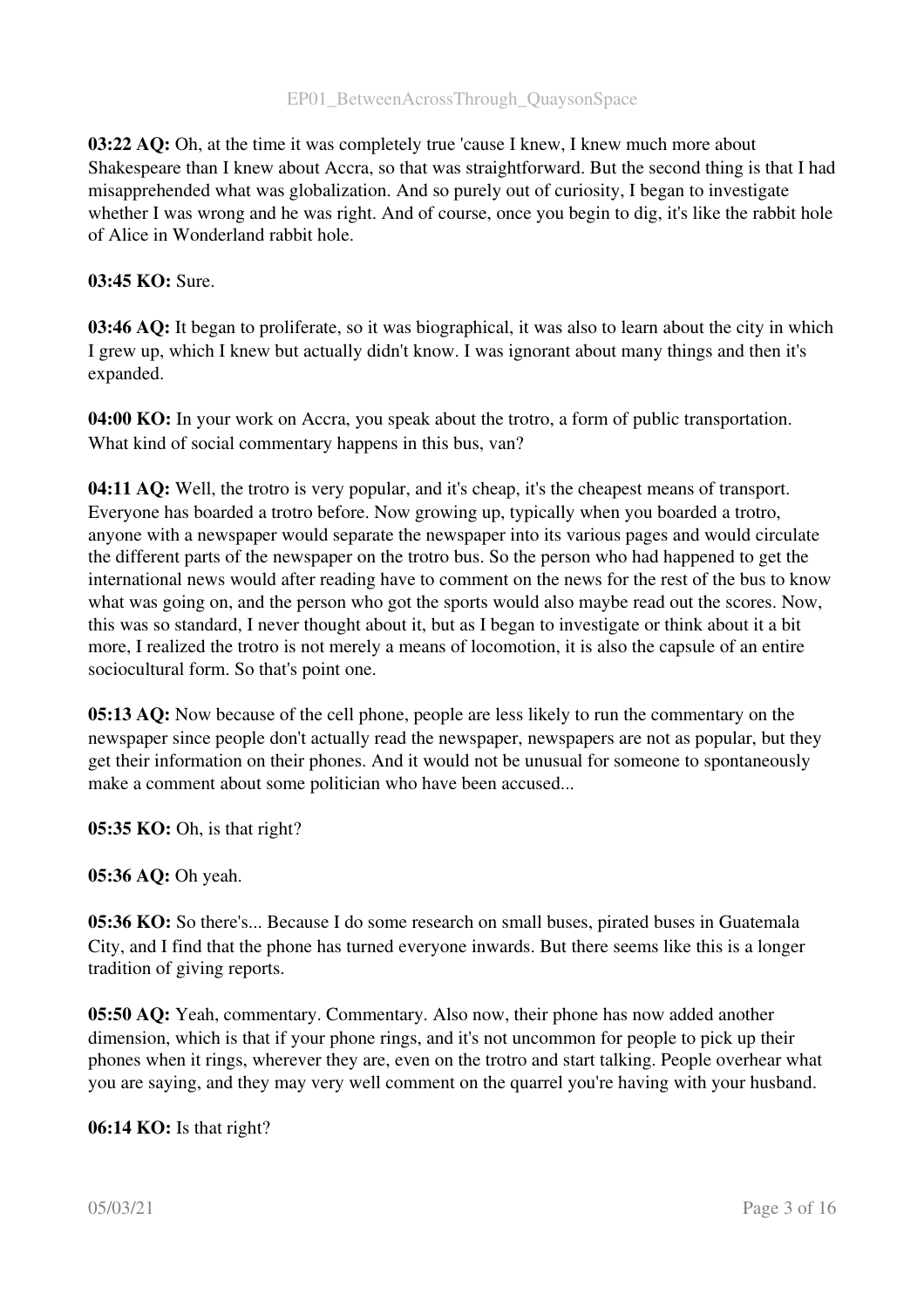#### 06:14 AQ: Or the lie you are telling...

06:16 KO: For sure. Sure.

06:16 AQ: There are jokes about, "Oh, I'm heading in the direction of Montreal," when you're actually going to Vancouver. And somebody will comment on it and say, "That's easy banter."

#### 06:29 KO: Yes.

06:29 IR: Now I then extrapolate it from this idea that the means of locomotion, especially public means of locomotion, must be looked at with a wider lens and applied to the means of transport in different cities. And so I came up with the idea that actually if you look at the New York Subway and the London Subway exactly as I look at the trotro, you see that it divulges different aspects of the social culture that I mentioned of public transport. So I have views on that.

07:06 KO: 'Cause those are two very different kind of social ecologies, the tube in London and the subway in New York. What are your thoughts?

07:13 AQ: Oh, there are several things. Okay, one of the very, very common and in fact, irritating things about the New York Subway is the fact that on the lines that have long stops, longer transitions between stops, it's not uncommon for hip hop dancers to come onboard and do a jig. So that's very, very common, no one even comments on it. Or for some buskers to come in and play their guitar, and they ask for money. So it's so commonplace that it has become a standard aspect of the New York Subway. But there's another aspect that I observed, which is for me more fascinating, and that is the aspect of people who get on the subway and begin to divulge what I call the medical biography as a means of extracting charity. So the strategy of the biography is sometimes they'll give you their name. In one instance, the guy was called Jason, he said his name was Jason. He was a veteran, retired veteran, had served in Afghanistan but the government was not looking after him well. He had meds and so he showed us his card and so on, and began to give us this very serious and detailed story about his ailments.

08:35 AQ: Now the genre of the medical biography... I've traveled widely, I haven't seen that genre replicated in say, like London, the London Subway. But I think there's a good reason for this. One is that the London Subway... The carriage on the London Subway is really small.

#### 08:55 KO: It is.

08:55 AQ: It's much smaller than New York and even Toronto.

08:58 KO: Sure.

08:58 AQ: So first of all, the spatial structure of the London Subway will militate against this disclosure.

#### 09:04 KO: True.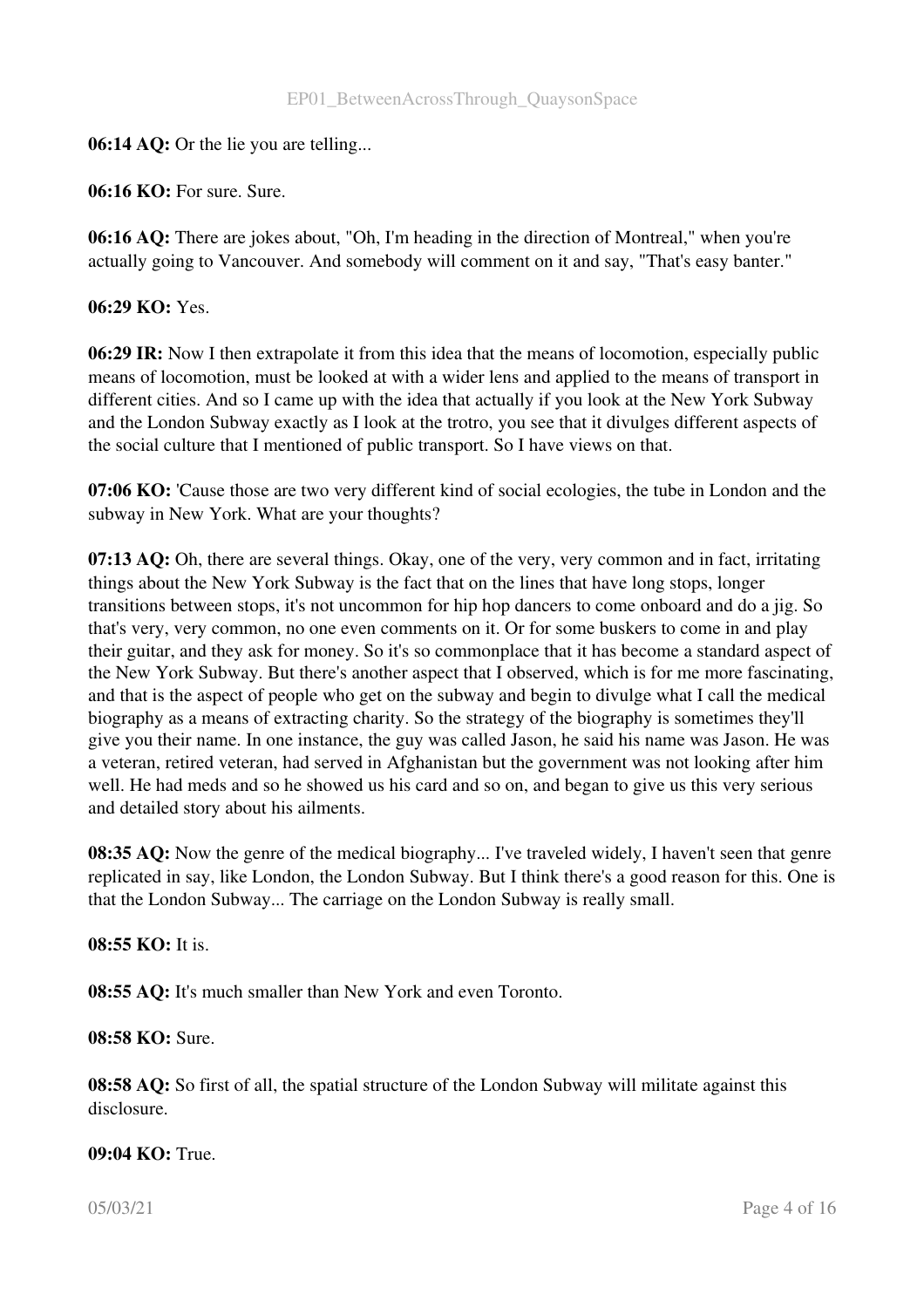09:05 AO: But the second thing is that the English are stiff upper-lipped.

09:10 KO: Meaning?

09:11 AQ: That is to say, they are very reserved about saying or talking about themselves, so that in fact this genre of the medical biography would likely be met with disdain on the London Subway. Different from the American...

09:27 KO: As opposed to compassion.

09:29 AQ: Exactly. So you'll be met with, "Why are you talking, telling us your medical biography?" So I think that viewed in this way, the carriage is not merely a means of locomotion, it divulges a social form, and these stories are one way of viewing or trying to come to an understanding of the subway carriage as a social form.

09:54 KO: And you also mentioned that with the trotro in Accra that people would also tell jokes, that it was also a site for humour and banter and jokes.

10:03 IR: Well, there's humour, there's banter, there's political commentary, there's sports commentary, but it was not unusual for vendors of herbal medicines. Now, to elicit the attention of the passengers, 'cause they want to sell something, they had to be very clever in getting the attention, and it was not untypical for them to start with a joke. I have countless of these jokes that I've collected over the years, and some of them had sexual innuendos so just to  $[10:37]$ 

10:38 KO: Sure. Are they good?

10:40 AQ: Funny. They are very funny. The objective is really to get the attention of the passengers. But it's not untypical also for a joke to fall flat and for the passengers to attack the vendor.

10:52 KO: Oh, it's not just a neutral side where you can...

[laughter]

10:53 AQ: No, no, no, no, no, no. "Why are you wasting our time? Get off the bus. Just get off the bus right now. You think we have time for you idiot?" And so on and so forth. But only in a banter kind of way. "You don't know how to talk and you have come to waste our time."

11:07 KO: Yes. So can you tell us one of these jokes?

11:10 AQ: Yes, of course. So this herbal medicine vendor boards the bus and stands up. He slaps the side of his stomach, the right side, very loudly and says, "Ladies and gentlemen, your spinal cord is right here." Slapping the side of his belly, fat belly. And of course, we all burst into laughter. Now, there are two ways of taking this, either that he doesn't know where the spinal cord is or he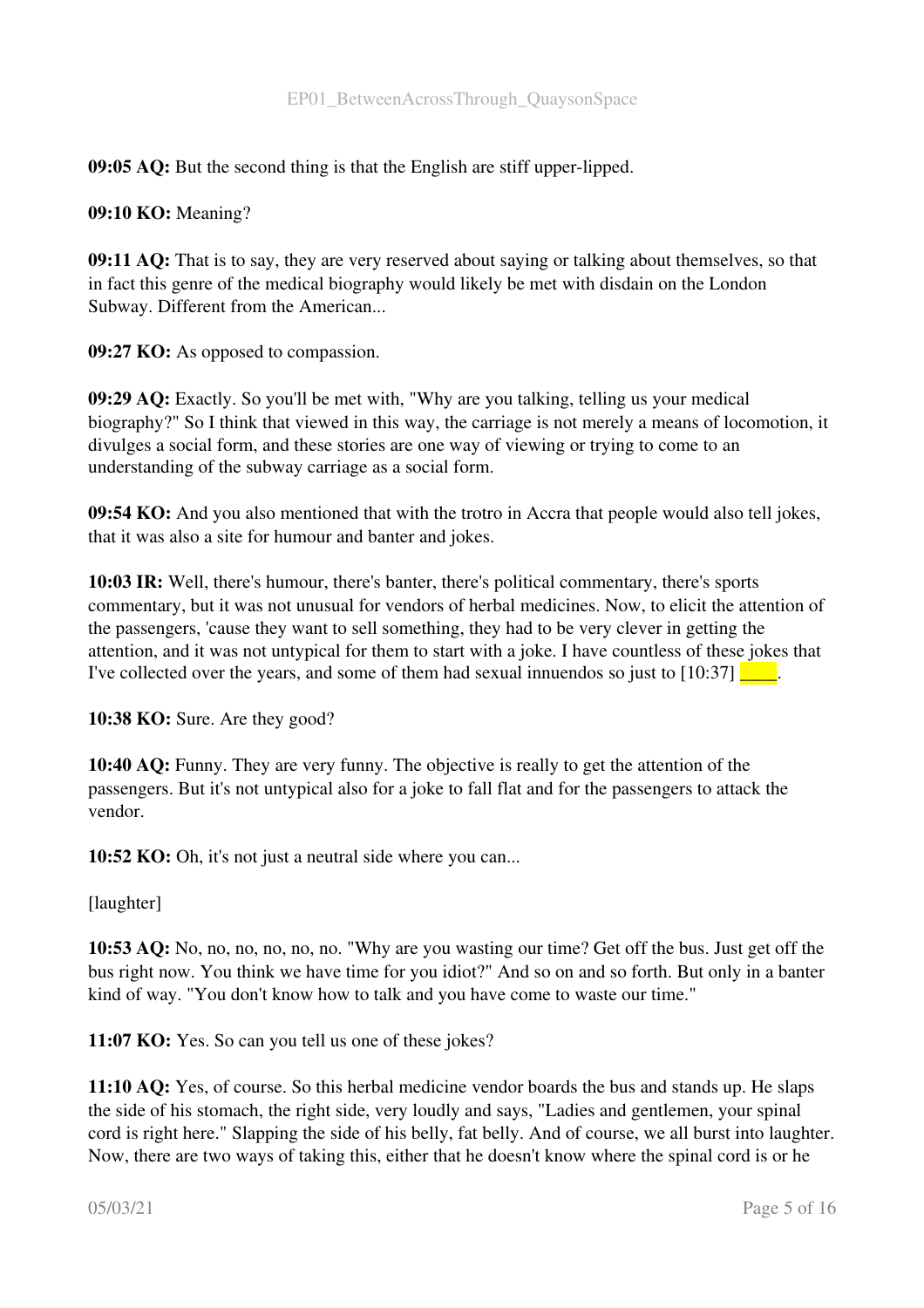knows where the spinal cord is but wants to get our attention. Whichever way it was, we all laughed loudly, hilariously. And another instance that I well remember, herbal medicine seller and he'd to give a testimonial of the power of what he's selling. This was medicine for erectile dysfunction.

# 11:57 KO: Okay.

11:57 AQ: So he tells the story of, "Oh, you guys, you don't even know. I sold this medicine in another town and the following morning after the man had taken the medicine and had gone to bed with his wife, his wife was clearing the foreground of the house and singing a song. And he began to sing a song that he said the woman was singing, and it was a song about well-being and happiness, and so on. Of course we all burst into laughter. The idea is that this medicine is to fortify your marriage.

# 12:29 KO: Sure.

12:29 AQ: I've countless of these.

12:31 KO: So it sounds like the trotro is a space of humour and banter, but it also must be a space of just of conversation?

12:39 AQ: The thing though is that it's not systematic, because you could have a trotro ride where people are silent also. But when conversation does happen, it tends to be conversation about things of public interest. For example, in the lead-up to elections, that's a very good test if you wanted to do an ethnography of the trotro, in the lead-up to elections, there's almost no trotro ride that you don't have a huge, perhaps even argument or debate about different political positions, and so on.

13:08 KO: Yes.

13:09 AQ: So it's also a means for people to get an assessment, a judgment about the public sphere.

13:16 KO: So you heard news in the form of kind of polite eavesdropping?

13:20 AQ: Yes. Definitely.

13:22 KO: 'Cause I'm thinking about the difference between when someone writes a letter or someone writes a postcard or when someone is talking to you on the street or in an elevator. One is assumed that there, it is a one-on-one conversation, the postcard and the elevator, but then when you're walking on the street or if you are... There's the assumption that it is just between two people or when you're writing a letter it's between two people. But within the elevator and in the trotro, you're assuming that other people can have access to this.

13:49 AQ: Other, yeah. You are assuming that... You may actually want other people to have access or not, we don't know. But other people have access. They may or may not comment. There will be banter about what the conversation has taken place. And there'll be also... The key thing is that the conversation that circulates on the trotro are assumed to be public. So if you're answering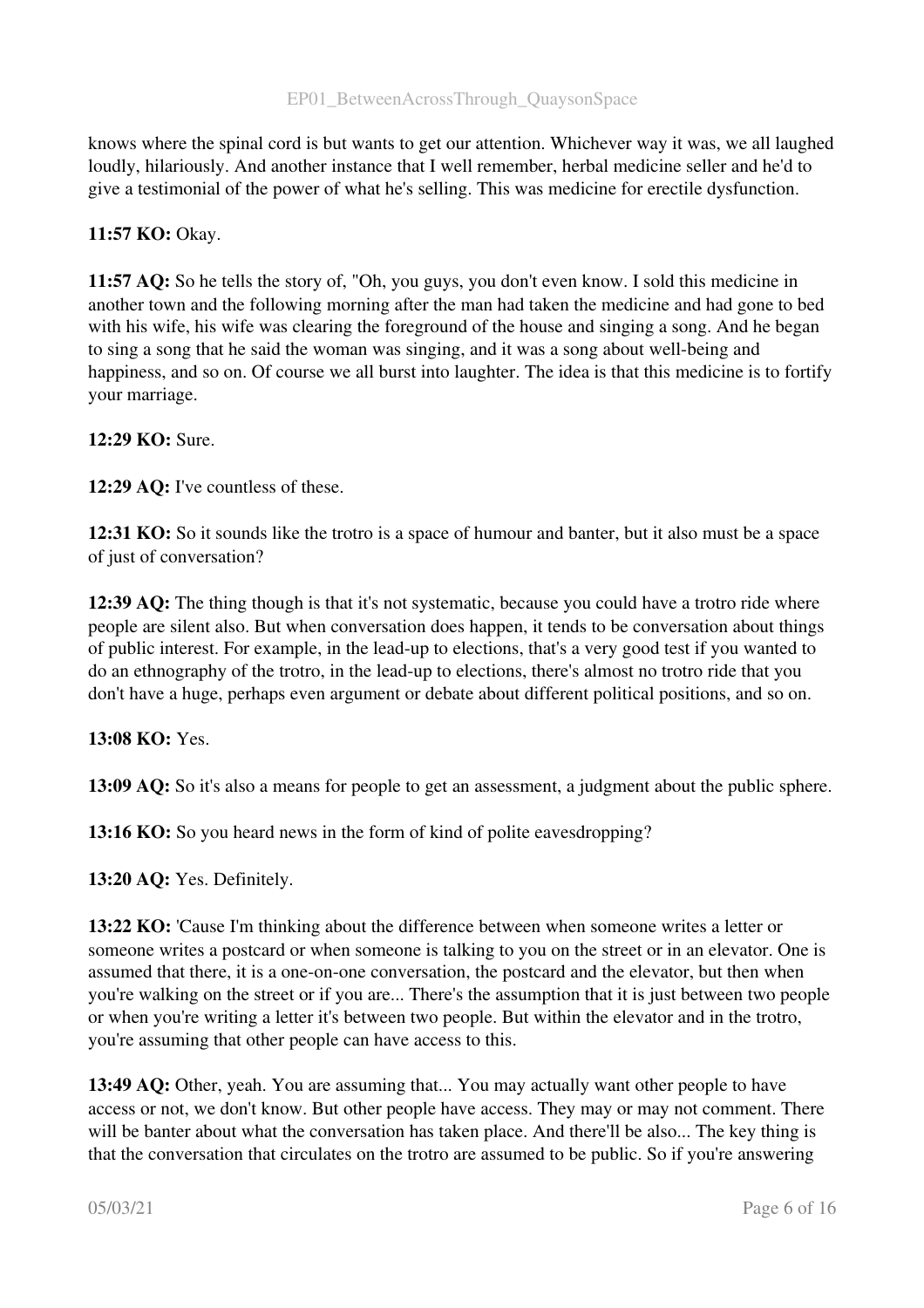your phone and it's a private conversation, it's assumed that it's public because everyone is hearing it. And anyone can decide if they're nosey enough or indiscreet enough to comment.

14:26 KO: And this kind of social interaction I guess predictably would be different in a place like New York.

14:31 AQ: Well, in New York... The thing is not just in New York, in most western metropolises, the idea of privacy entails a social bubble. A social bubble. There's a beautiful scene in the first chapter of Dionne Brand's What We All Long For. This is the very opening of the novel, and the four young friends are on the Toronto subway. And one of them has a djembe drum and they're chatting very heartily, they're friends, but the rest of the people on the subway are doing everything not to acknowledge the presence of this rambunctious four kids. This illustrates a really interesting principle. And it's not just in Toronto, in New York, and so on, where a transit on public transport we all take our private spheres with us, so we want to protect the bubble. So typically in London for example, I've seen this on a London Subway. In the London Subway, people sit down and they open their book or they open a newspaper, and the objective is partly to read and partly to cordon themselves off from the people around.

15:44 KO: It is a clear signal.

15:45 AQ: It's a clear signal that you don't want to be disturbed.

15:48 KO: Absolutely.

15:48 AQ: In Accra it's different. People will just ignore it because there's no tacit guarantee that your privacy entails you to that bubble and they cannot talk to you simply because you're reading a newspaper. Quite the opposite. Because you're reading the newspaper, I want to talk to you 'cause I want to know what is on page three.

16:06 KO: Right, right, it's quite the opposite.

16:08 AQ: I want to know what's on page three.

16:09 KO: It's an invitation.

16:10 AQ: Can you tell me what's on page three?

16:12 KO: Because who else knows on page three except...

16:14 AQ: Absolutely, you have page three. That's right.

16:15 KO: Absolutely. And what about a place like Times Square where it is one of the most public places in the world, supposedly? What about these kinds of rules of space?

16:28 AQ: Now, one of the features of Times Square which is fascinating to me is the presence of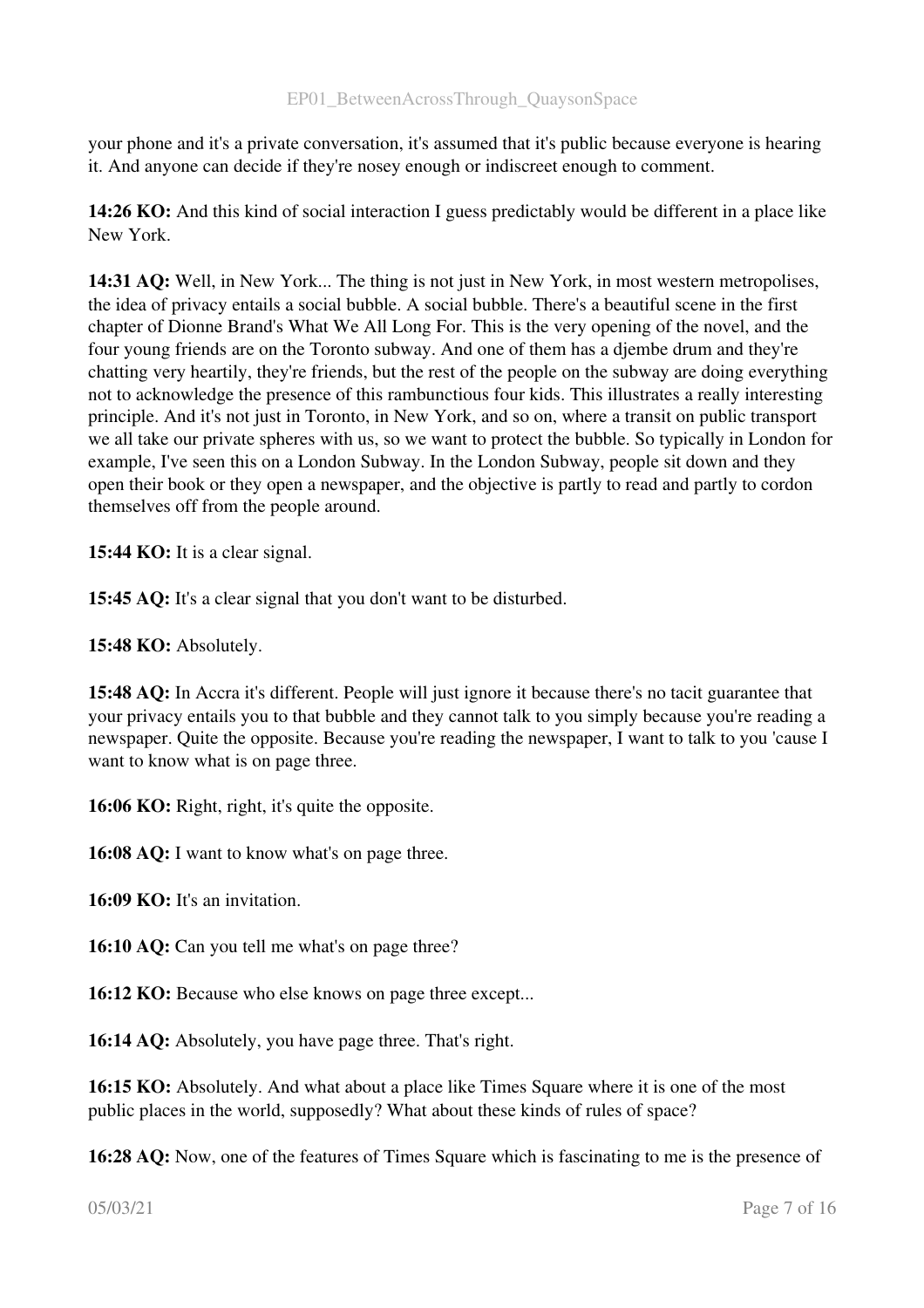these masked Marvel or DC characters like Superman. So you see Superman, you see Batman, and so on. It turns out there is an invisible demarcation of territories. So Minnie Mouse cannot cross into Batman's territory. Sometimes they have fights, and Minnie Mouse may come out the worst for it.

17:02 KO: Sure. No. Yeah, yeah, wow.

17:03 AQ: Oh, yeah, there have been arrests because Batman was giving Minnie Mouse a pounding.

17:09 KO: 'Cause there's an agreement.

17:10 AQ: Yes, there's an agreement. So the Marvel characters are on that side, DC characters are on that side, Sponge Bob is also on another side. And it's invisible for the tourists, they don't know what's happening.

17:25 KO: But there's a real struggle over territory.

17:26 AQ: There is a real struggle, and sometimes it collapses. The tacit understandings collapse and there are quarrels, and the police have to intervene. And the other thing also is that it's not unusual for tourists to... Especially when they have children. So you see Statue of Liberty. So you see the Statue of Liberty, the kid goes, and suddenly the Statue of Liberty takes a photo with the kid or the parent, and then they turn around and say that's \$5.

17:53 KO: Of course.

17:54 AQ: You're not prepared for those \$5. And there have been cases where they were rude or kind of offensive to the tourists and so on. So the New York City authorities, there was a point where they wanted to ban them entirely, to ban, to clean up Times Square, but of course, there was a lot of opposition because these costumed characters also offer a version of America to a Japanese tourist or a Chinese tourist, or an African tourist. So they're doing a service, they're performing a service. But there all kinds of dynamics that are taking place in this apparently innocent space of Times Square, and then place these costumed characters in the context of the big neon billboards, the neon signs with LeBron James on a big basketball...

18:47 KO: It's a very, very bright part of the city, yeah.

18:49 AQ: Very bright part of the city. So in fact, Times Square, it's ripe for a kind of a new form of spacial understanding. It's not just about counting the skyscrapers around Times Square, it's understanding its social form. What does Times Square mean as a social form which is traversed by illegal immigrants in costume masks by tourists who are ignorant or whom they're interacting with, and by this invisible demarcations of turf and so on. And this is prime for investigation.

19:27 KO: It is prime for investigation. I mean the idea of all this embodied labor by undocumented immigrants providing the circus of the United States for tourists is...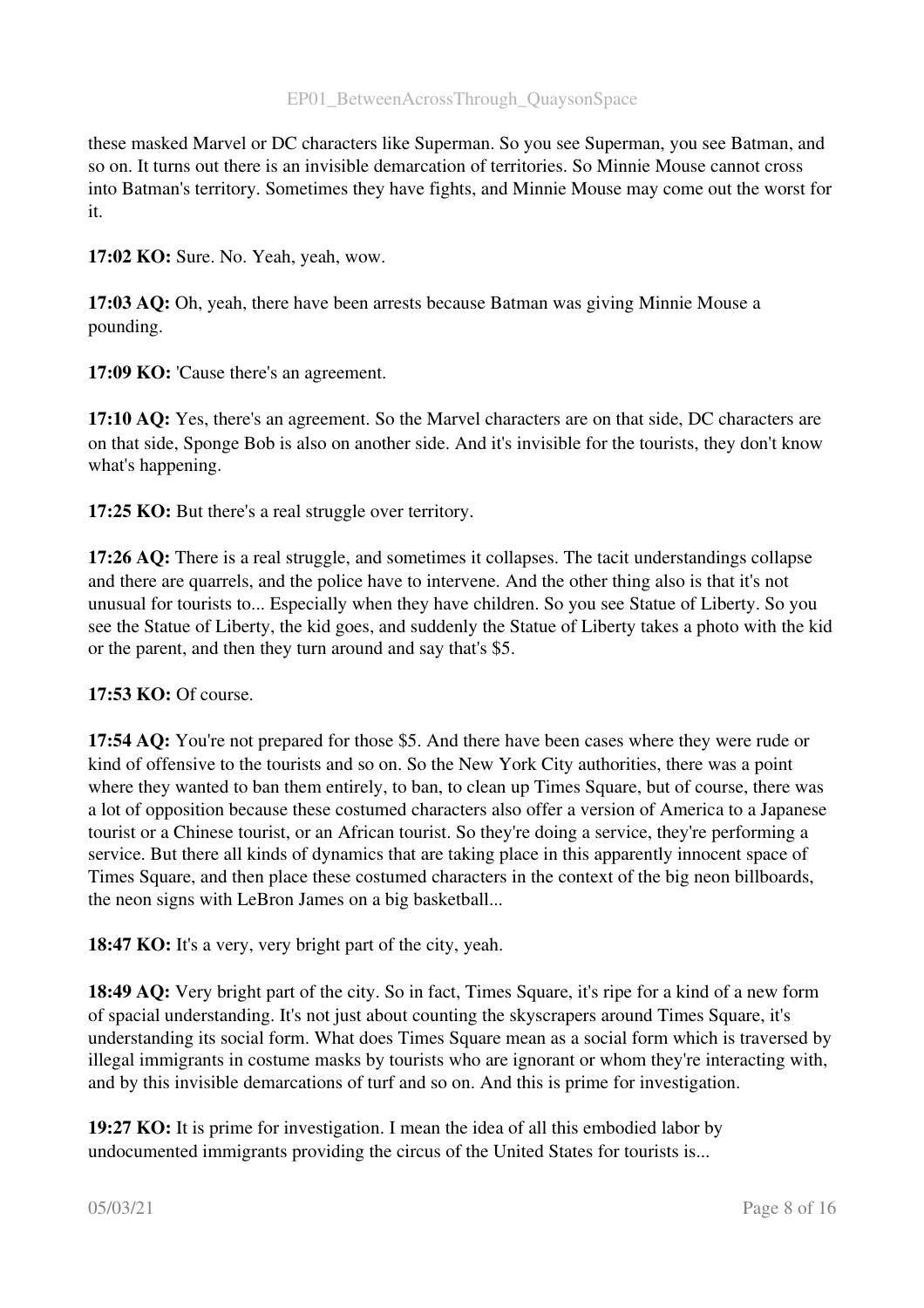19:35 AQ: This has been... Actually, the New York Times carried a beautiful article, very detailed on this specific issue. So they've been writing about it.

19:43 KO: But what's so powerful about your approach is that while... As we know, journalists do the important work of putting information for the public record. It's the imperative of the scholar to think through the different layers of social commentary and analysis that's possible.

19:58 AQ: And the fact that also I think our imperative is also to see that the costumed illegal immigrant is not an isolated phenomenon. They are part of a larger network of significations. So the thing is to trace and track what they signify in relation to other things that we see are on Times Square.

20:21 KO: So the undocumented immigrant in the Batman suit is not just a rare occurrence in Times Square, but some sort of point of reference for all the different kind of costumes that migrant labor has to take on...

20:33 AQ: Yes, has to take on.

20:34 KO: Throughout the economy.

20:35 AQ: The fugitive vendor. The fugitive vendor has to take on throughout the American economy. The starting point being the Batman costume.

20:45 KO: Ah. So what happens to a place like Times Square when these undocumented immigrants are taken away?

20:50 AQ: Well, the thing about these costumed undocumented immigrants is that they're just one dimension of the undocumented immigrants on Times Square. As we all know, much of the food industry is actually serviced by illegals, so even though the costume masqueraders will be removed, it doesn't change the fact that the person who's preparing your pizza is likely an illegal immigrant. If the authorities were successful in obliterating the presence of all the illegal immigrants from the costume masquerader to the food service person, Times Square would just literally die.

21:37 KO: It strikes me that your work right now has been made possible by post-colonial thought and literary studies in your rigour within this world, and now you're quite a field in some ways with the study of space. How do you bend this back to English and literary study. Or do you?

21:56 AQ: To English. I do, yes I do, I do indeed. Now, one way I sought to do this is to apply a concept of space from some of the big theorists Henri Lefebvre, David Harvey, and so on, but to translate them into the literary domain. So that was one thing, because this is a kind of general idea. But the second thing is to interpret literary space in a more segmented manner. So what do I mean by this? When you look at a simple principle like spacial traversal. So, if a person is walking, their understanding of space is different from if they're riding a train, or if they're riding a motor bike.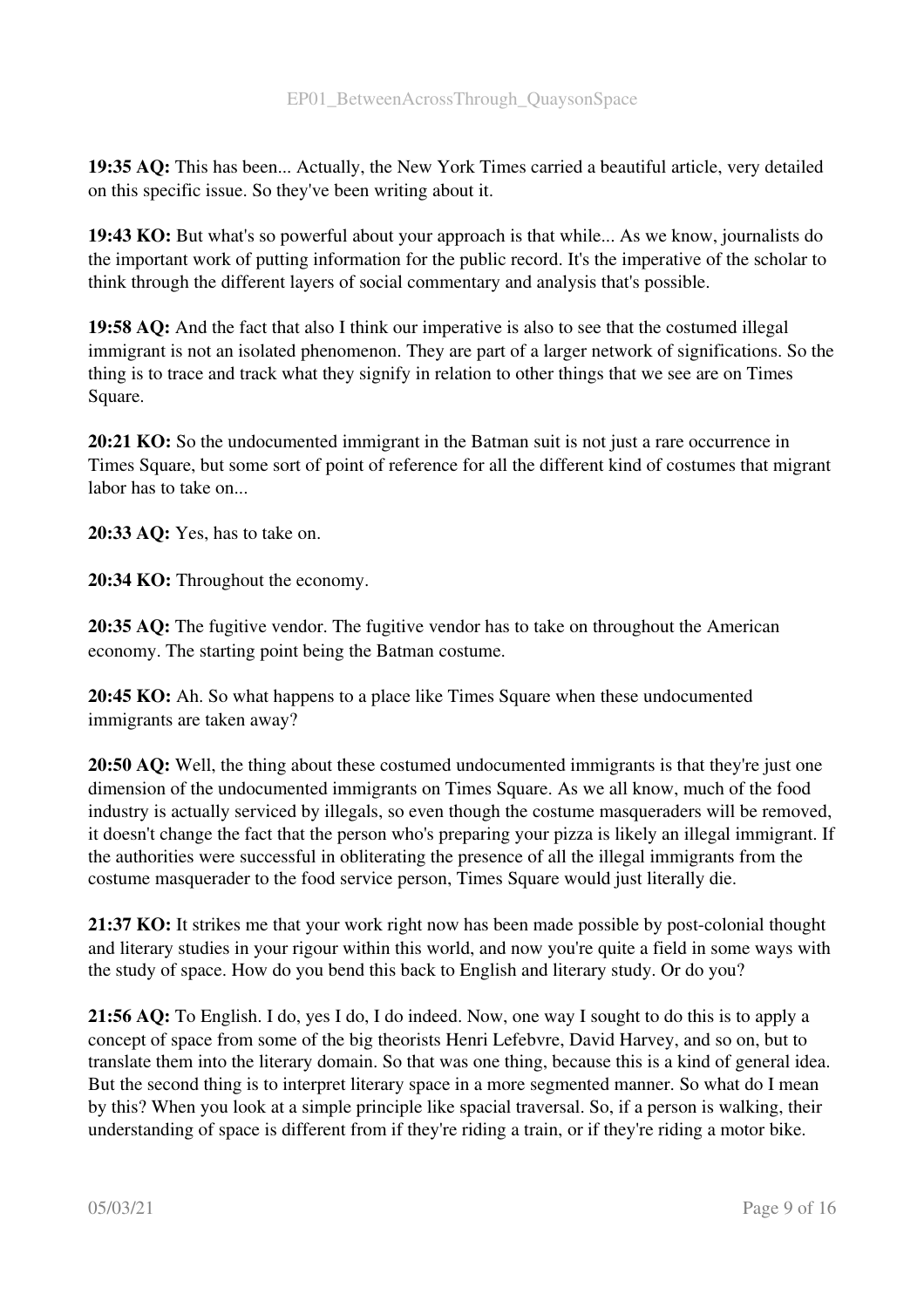# 22:46 KO: Yes.

22:47 AQ: Now, the question is, if you read a person in a novel walking, what do they see of space and how different would that be from if they were riding a bicycle? In other words, space suddenly becomes pronounced, because now you are no longer looking at the means of locomotion as merely the means of moving from point A to point Z. Now you are looking at the means of locomotion as a means of experiencing space. So the experiential dimension of the means of locomotion now alters your interpretation of space from what it used to be before. Let me give you a specific example, one of the novels that I teach in my course is Sherlock Holmes, one of his novels, The Sign of Four. Now, we know that Sherlock Holmes is a very London-centric set of investigations. And he's a city detective.

#### 23:50 KO: Yes.

23:51 AQ: But however one of the fascinating things about Sherlock Holmes is that his detective forensic method, also involves quite detailed descriptions of these spaces that he traverses. He's always giving detailed descriptions of the places that he's walked passing through.

#### 24:08 KO: Okay.

24:09 AQ: Now if you begin to focus on each time that he is passing through a space and describing it, you come to a sense of an inventory of London space in the 1880s. What you may then test against historical accounts of the 1880s, London. Often this inventory, which you can easily assemble by paying attention to how Sherlock Holmes describes every space he enters, he describes the space, he gives you dimension, he gives you the people, he gives you the clothes they're wearing, he gives you the things they're holding.

#### 24:46 KO: Yes.

24:47 AQ: You see that there's also a sociography of space. There's a class coding to different spaces. So any time Sherlock Holmes crosses the River Thames South, you know that he's going to the seedier parts of London, and he describes them as such. And so suddenly, space seizes being an innate background to me, it becomes experiential, but it's experience via the perspective of this detective and the various things that you can extrapolate from the way the inventory that he produces of space and street names and so on and so forth. So this is what I mean by the looping back and the translation of spatial concepts.

25:30 KO: Then how would you contrast Sherlock Holmes' novels in the sense to something like the Easy Rawlins series?

25:37 AQ: Yes. Well, Walter Mosley's Easy Rawlins set in Los Angeles in the '40s, they span from the '40s, just after the Second World War to I think the '80s. Now in one of the novels that I contrast directly with Sherlock Holmes, it's 'Devil in a Blue Dress.' Now, one of the things, thinking spatially, is that Easy Rawlins is black, this is very important. Sherlock Holmes is a white upper class man who doesn't work, he doesn't earn his keep. In fact, when he solves problems, he refuses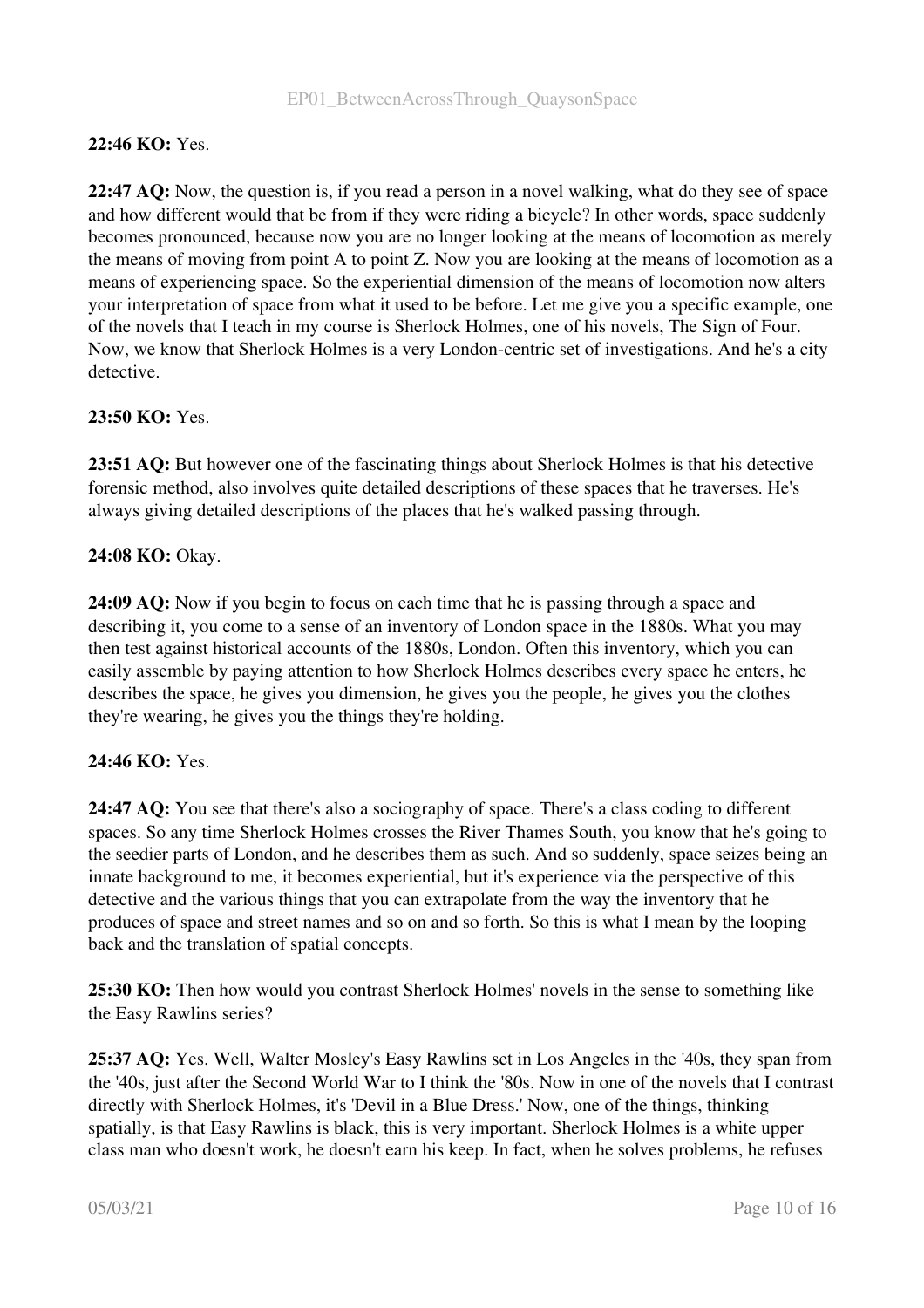to take money. So it's very fascinating, he always refuses to be paid. No one knows where he gets the money from...

26:20 KO: No one knows where gets his money.

26:20 AQ: Where he gets his money. So, he's objective, but he's objective in a sense that he is not required to... He's not part of the economic nexus. One of the things that you see repeatedly in 'Devil in a Blue Dress' is that Easy is stopped at different times by different people to credentialize himself. To say who is. In order words for him, space is full of a series of impediments that he's required to negotiate or navigate. This is... We don't see that in Sherlock Holmes at all. For Sherlock Holmes, London is his domain, he's never stopped or required to credentialize himself, but the reason why Easy has to credentialize himself is because he's a black man operating in a largely white society that is scared of blackness.

27:13 AQ: Now, that's the first. The second thing is that Easy is conscious of his blackness. And so unlike Sherlock Holmes who is supremely confident and comprehensive in his knowledge, Easy is always self-conscious. And his self-consciousness also means that the way he solves problems always has to do ultimately with his own safety. He's always thinking about his safety. If I did this, what might happen there, and so on and so forth. The social fabric that is revealed to us in Easy Rawlins' traversal through Los Angeles, it's a completely different social fabric, obviously from Sherlock Holmes' London.

27:58 AQ: But a different social fabric because now race is an important vector of experience. And as readers we cannot not see that race is important for this detective. In Sherlock Holmes, Sherlock Holmes is raceless. In the sense that his whiteness is of no consequence. For whatever he does, it doesn't matter that he's white, and the reason is that his whiteness becomes, it's transparent, it's not something via which he thinks through his thoughts. So whiteness, if you wanted to write a critique of Sherlock Holmes for his whiteness, you would be wasting your time, because it's not an important vector. Whereas in Easy Rawlins' case, his blackness is an important vector of his consciousness.

28:43 KO: And to add just one more kind of point of reference or contrast, you write and think a great deal about the 'Black Panther' movie. How do we think about space?

28:54 AQ: Yeah.

28:55 KO: It's a very different...

28:57 AQ: Yeah, it's a different genre, it's science friction, it's Wakanda forever, it's all the good stuff. Now, there are many very fascinating things about the 'Black Panther'. And one of the things that I think is important to bear in mind is that 'Black Panther' is about diaspora consciousness. It's very explicitly so. Because it's the relationship between Africa's homeland and the African-American diaspora. And so Killmonger represents that voice of the rejected African-American diaspora or diasporic figure who is returning to claim their birthright. So there's... At the outset, there is the diaspora setting of Oakland and the United States and the homeland setting of Wakanda.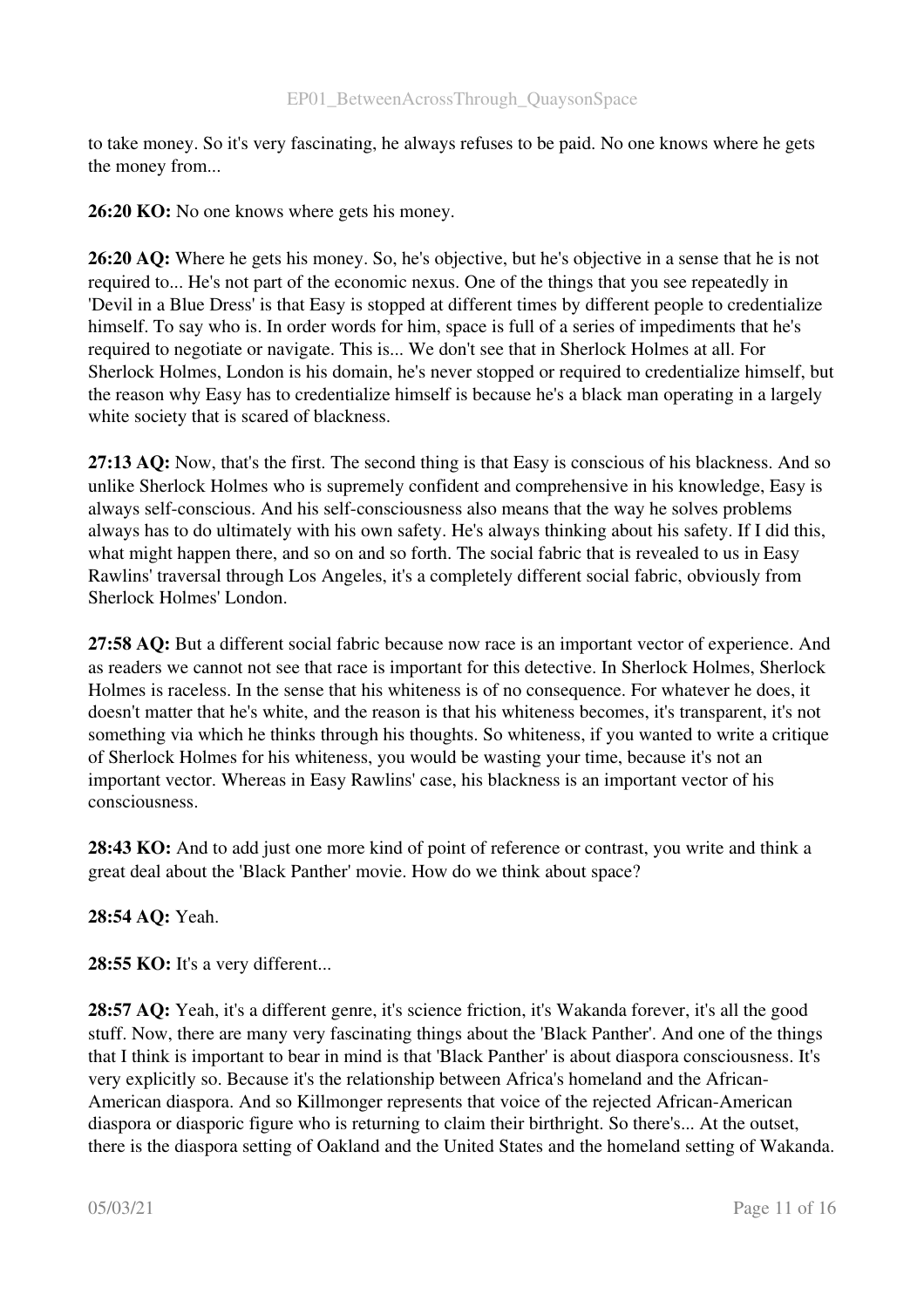However, the film has to square an almost impossible circle. Because Wakanda, from the opening sequence of the movie and also from the comic books, Wakanda is situated in East Africa. And there was slavery in east Africa, but it's more Indian Ocean circuit. It's not black Atlantic. So that strictly speaking Killmonger has no birthright in the real Wakanda. Because the real Wakanda is set in East Africa, but the film needs him to have a claim in Wakanda.

30:25 AQ: So what is does is that in the early sequences of the movie, they create what I would call a West African social imaginary. And this happens in two ways, one is in the museums, there's a British museum scene where Killmonger goes to ask the curator questions about the artifacts. And each of the artifacts, she gives the biographies of the artifacts. The biographies that she gives is biographies of West African objects. So the objects are West African, until they come to the hammer which is made of vibranium. And which says, "No, it's not from the Ashanti," or whatever it is. But it is left in suspension where it comes from. So the film lodges a West African genealogy for cultural artifacts in our consciousness, it's not elaborated or commented upon, but it's left floating. And therefore the West African imaginary, off of the genealogy of the artifact, then reorients our perspective to West Africa. The second way in which it gives us a West African genealogy or at least social imaginary is the scene where the black panther descends to go and rescue Nakia.

# 31:50 KO: Yes.

31:50 AQ: That convoy is a Boko Haram convoy. Boko Haram is Northern Nigeria. So the Boko Haram where he beats them up and so on. So it firmly lodges a West African aspect. So the Boko Haram convoy is he beats them and Nakia and so on and so forth. So the movie then suspends this, it leaves this West African genealogy first of artifacts and then second of political intervention. It just leaves them there. So that when he returns as a black Atlantic returnee, he returns to West Africa. Even though Wakanda is not in West Africa. So it's a very clever re-deployment of spatial logics.

# 32:38 KO: Yes. Yes.

32:39 AQ: But what the movie does is that it produces a series of West African templates, therefore rationalizing a black Atlantic claimant to the throne.

32:49 KO: Ato, and what about the fact that Wakanda is seen as a very poor country by other nations, but once you go within its borders, it's the epitome of technology and wealth?

32:57 AQ: Well, Wakanda has a force shield around it. So to the outsiders, it's a landscape of forest and shepherds, so it's considered to be backward. But of course once you breach that force field, you see that it's a very sophisticated city. And of course they've deliberately thrown that force field around them because they don't want to be either colonized or recognized as a super power by the outside world. Now, this design of disguise is also a way for them to keep their resources to themselves. This idea of resource hoarding as it were, is something that Killmonger comes to attack. There's a battle for the future of Wakanda. But that battle requires that they confront what Wakanda has been for several generations until then, which is a place that has no interest in serving the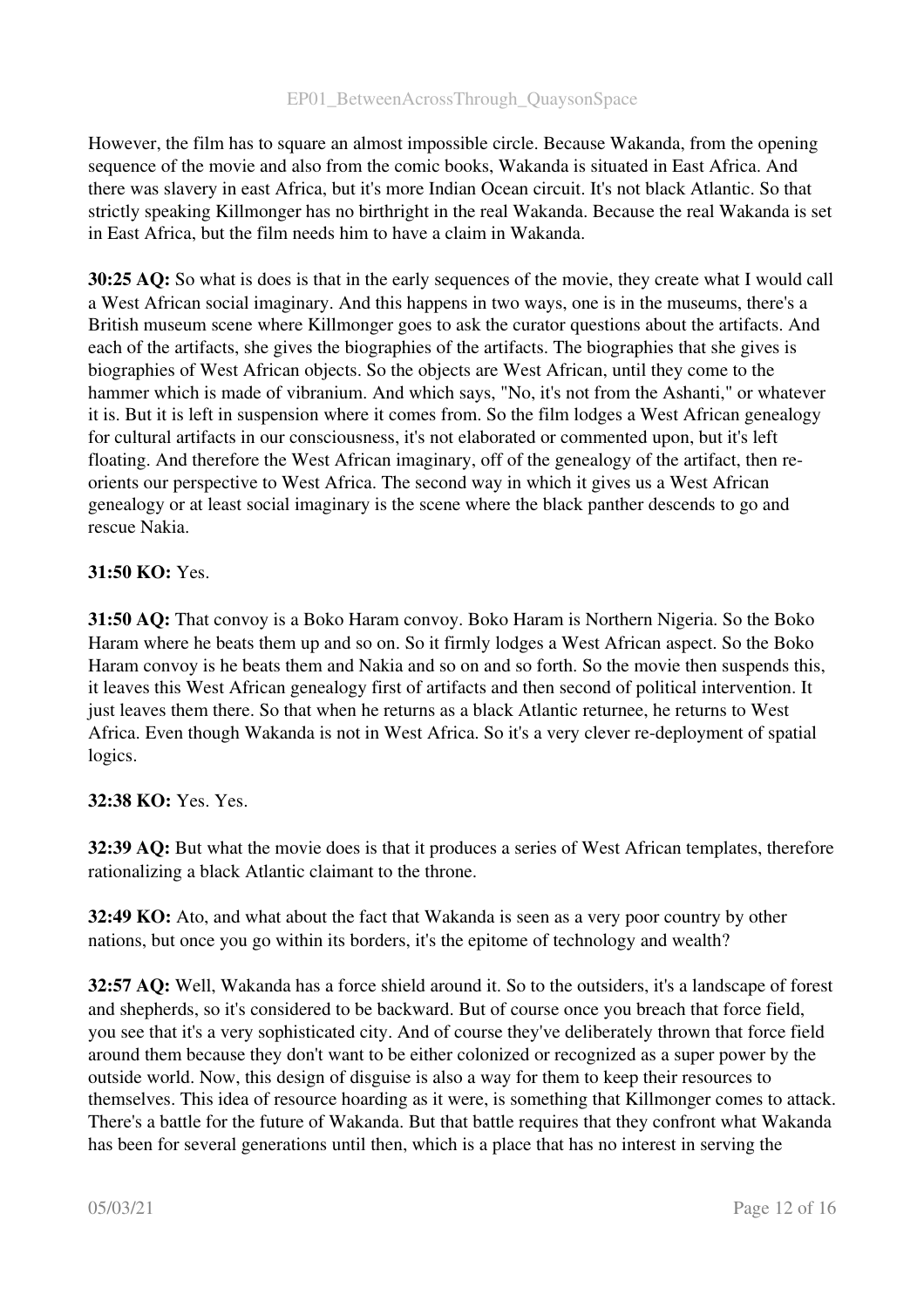suffering black diasporas.

33:57 AQ: So Killmonger's argument is that you ought to support revolution to free all blacks and be the kingdom that supports black revolution everywhere. This idea is contrasted to Nakia's idea, which is that we ought to extend charity. We have so much wealth, let us extend health, charity, education and so on, let us be like UNICEF, basically hers is a UNICEF idea.

# 34:28 KO: Yes.

34:29 AQ: The problem is that Killmonger is not just a kid from Oakland, he's also someone who has worked in the American military.

#### 34:38 KO: Yes.

34:39 AQ: His scars he has attained while in Afghanistan. In other word, he's also the warped product of the logic of American militarism, that is why he thinks the solution to black problems everywhere is through military might, is through the export of sophisticated technologically advanced arms and fire power and so on. This is an American logic that is invested in Killmonger, which makes his return as a diaspora, highly problematic in the movie.

35:17 KO: The question of space for you, has opened up the possibility for different types of social commentary to move away from literature, to things like Times Square, even the tube in London or the buses in Accra. So how does studying space in literature help us examine our own lives?

35:32 AQ: Well, the thing about thinking more about space is also to be attentive. Let me give you two completely unrelated examples. You could walk through the University of Toronto and not get a single reminder the University of Toronto is built on native land.

#### 35:50 KO: Yes.

35:50 AQ: This is not the sense that you'll get going to the University of Wales, because in the University of Wales, the department of economics would be written in English, and it will also be written in Welsh, but you can walk to the University of Toronto and not get any... The vaguest hint that it is built on native lands in any shape or form. In fact, this can be expanded for all of Toronto, the city of Toronto is an Anglo city. It's a city that has successfully obliterated the signs of it's genealogy, which is rooted in native possessions. Now, the way to see this absence is to be sensitive to spacial cues. And I became sensitive to it just by contrasting Toronto to Accra.

#### 36:39 KO: Yes.

36:39 AQ: You cannot go to Accra and think that it's an English city, because you'll see signs of indigenous languages everywhere you turn. So there'll be an inscription in that language, in this language. There'll be a trotro, a slogan in a third language, it's impossible for you to just simply traversing the city thinking that colonialism obliterated the effervescence of the multi-lingual language space. So this is a sensitivity to absences, which a sense of space gives us.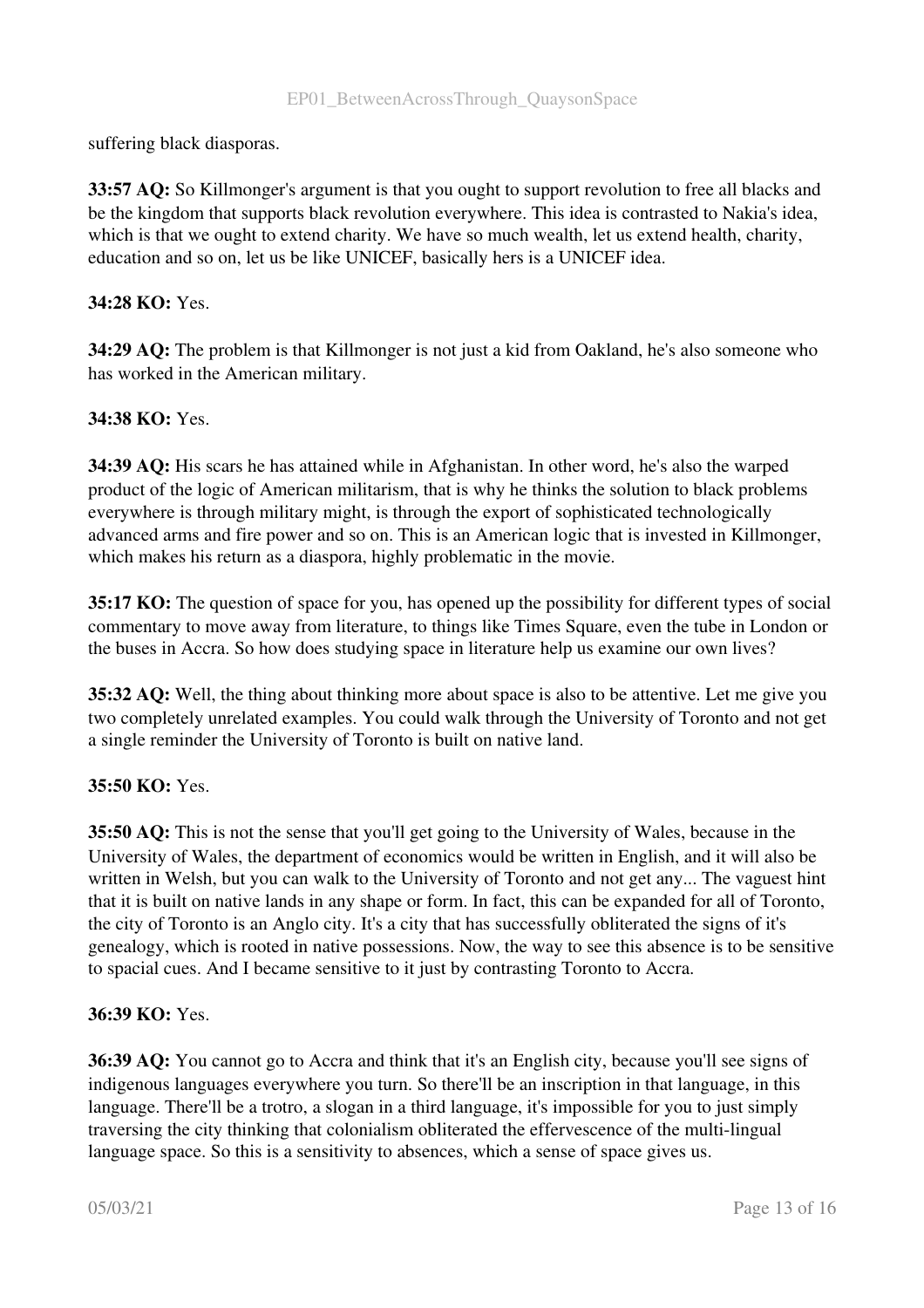# 37:11 KO: Yes.

37:12 AQ: Let me give you another example, one of the things that I'm going to incorporate into my teaching is to try and find the phenomena or objects, but of the most banal kind and then gradually to use those as it were windows or portals into larger, more complex questions, and for now I'm settling on trees.

#### 37:33 KO: Okay.

37:33 AQ: Now typically when you step out of your house, you are likely to see trees on the pavement.

37:40 KO: Yeah, in most cities, there are trees.

37:41 AQ: In most cities, there are trees.

#### 37:42 KO: Yeah.

37:43 AQ: The question is who planted those trees, where do those trees come from, what trees are those? Who planted them in that kind of sequence? Why is it that in another neighbourhood there are fewer trees? Why are there smaller trees in another neighborhood, but bigger trees, in yours and so on? Through a series of what I want to describe as embedded questions. So you start from the tree in front of your house...

#### 38:06 KO: Yes.

38:07 AQ: And by posing questions to that tree, interrogating that tree, you then embed larger skill questions until you get to questions of city planning, of who makes the choices of where to plant trees, what are the political consequences? Can we derive any sense of political orientation from a tree-lined avenue versus a non-treelined avenue? And what might all this landscaping of trees have to do with the environmental disaster that is looming? But we start from the most banal object, which is the tree that stands outside your door. And this is a sensitivity to space issue, the more sensitive you are to detail, the quality of attention, the more you can unfurl things of larger significance. And this applies whether you're reading literature, whether you're looking outside your window, or whether you're paying attention to an entire city.

39:06 KO: Professor Quayson, thank you so much.

39:08 AQ: You're welcome.

39:10 IR: That was professor Kevin Lewis Neal in a conversation with Professor Ato Quayson from Stanford University. This monthly podcast is distributed directly by the Center for Diaspora and Transnational Studies at the University of Toronto. You can follow us on Twitter @CDTS\_utoronto, and you can listen to the next episode by subscribing on your favorite app to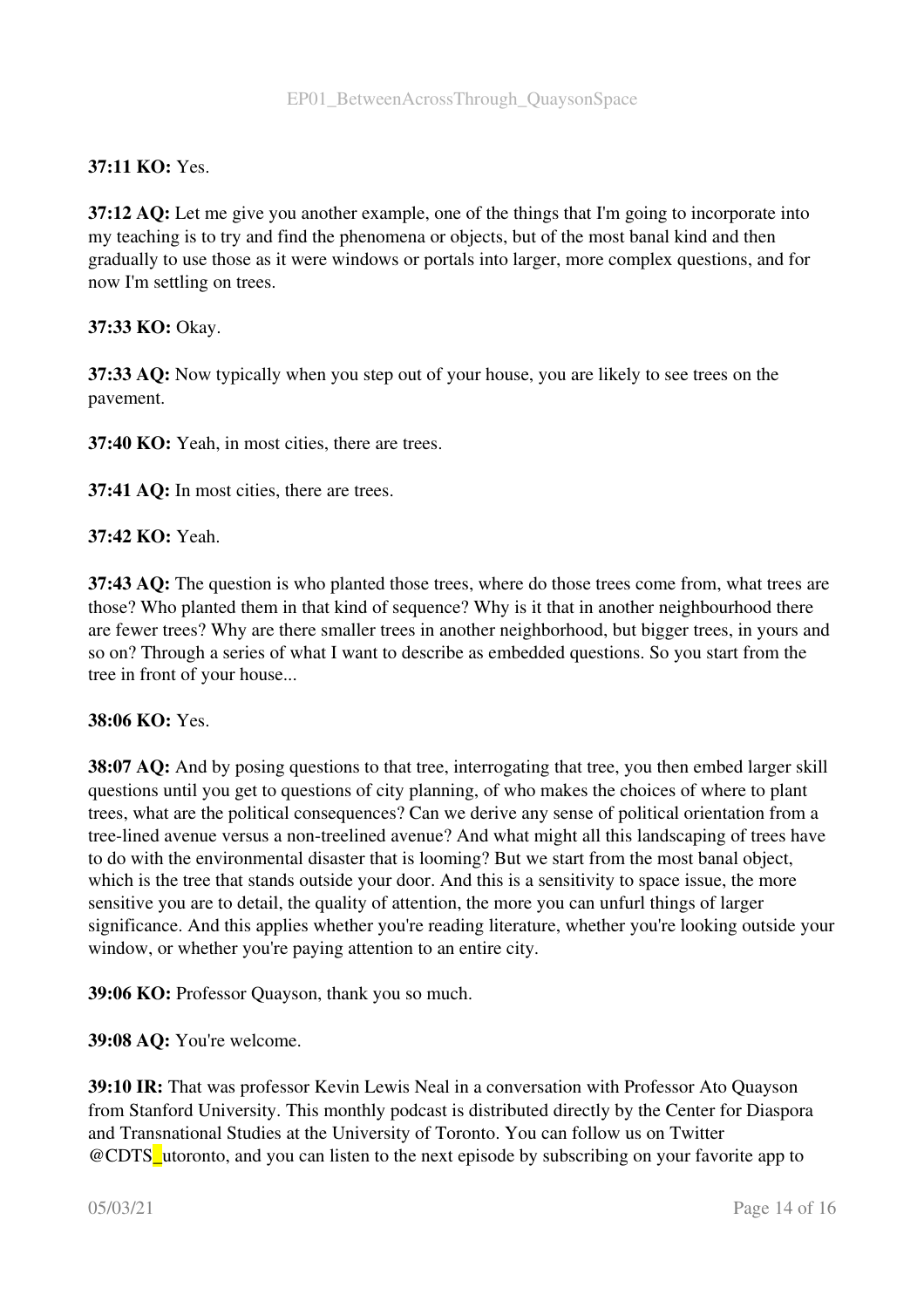Between, Across & Through. I am Iane Romero. Thank you for listening and joining the conversation.